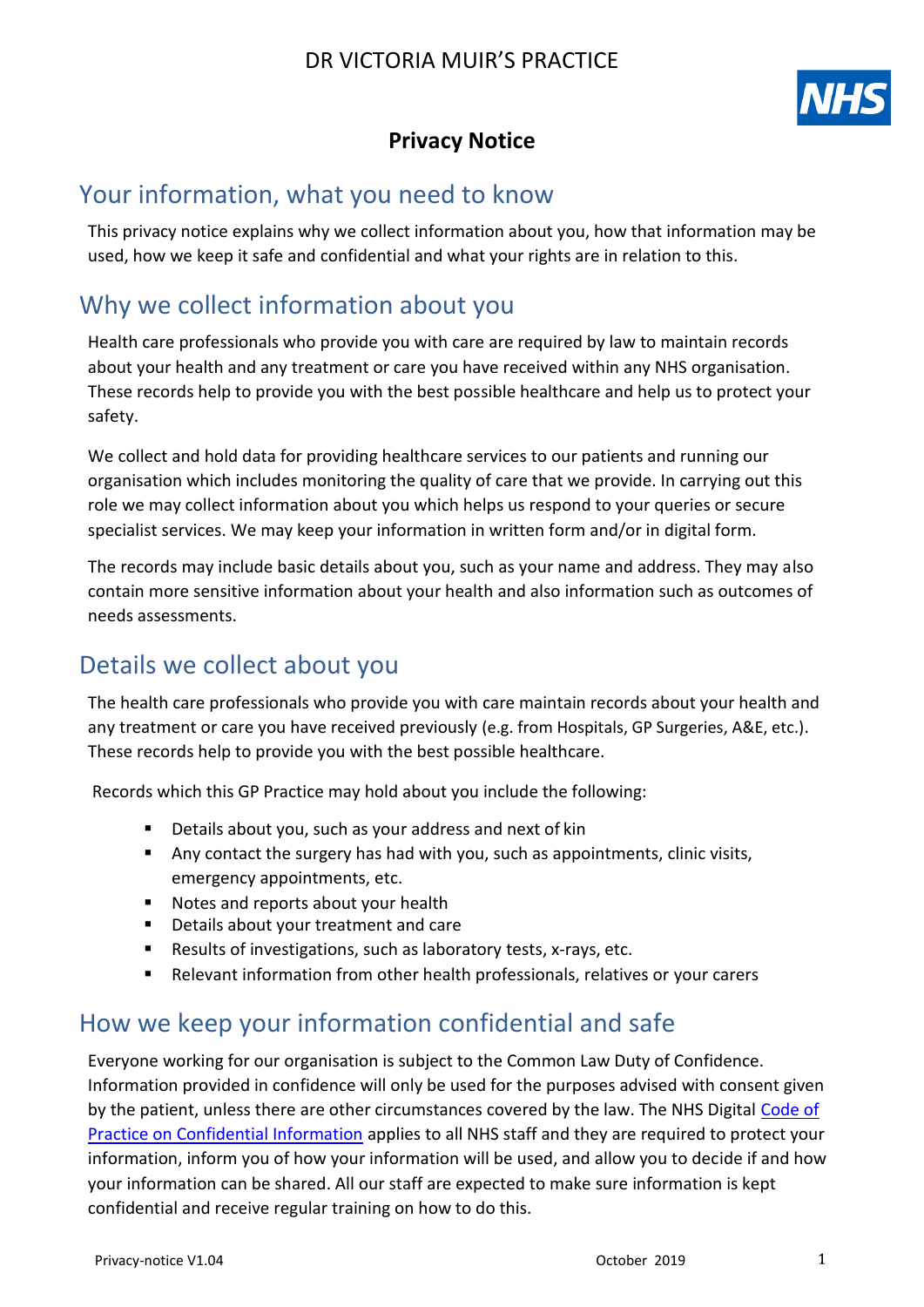

The health records we use may be electronic, on paper or a mixture of both, and we use a combination of working practices and technology to ensure that your information is kept confidential and secure. Your records are backed up securely in line with NHS standard procedures. We ensure that the information we hold is kept in secure locations, is protected by appropriate security and access is restricted to authorised personnel.

We also make sure external data processors that support us are legally and contractually bound to operate and prove security arrangements are in place where data that could or does identify a person are processed.

We are committed to protecting your privacy and will only use information collected lawfully in accordance with:

- Data Protection Act 2018
- **General Data Protection Regulation**
- Human Rights Act
- **E** Common Law Duty of Confidentiality
- NHS Codes of Confidentiality and Information Security
- Health and Social Care Act 2015
- **And all applicable legislation**

We maintain our duty of confidentiality to you at all times. We will only ever use or pass on information about you if we reasonably believe that others involved in your care have a genuine need for it. We will not disclose your information to any third party without your permission unless there are exceptional circumstances (such as a risk of serious harm to yourself or others) or where the law requires information to be passed on.

# How we use your information

Improvements in information technology are also making it possible for us to share data with other healthcare organisations for providing you, your family and your community with better care. For example, it is possible for healthcare professionals in other services to access your record with your permission when the practice is closed. This is explained further in the Local Information Sharing section below.

Under the powers of the Health and Social Care Act 2015, NHS Digital can request personal confidential data from GP Practices without seeking patient consent for a number of specific purposes, which are set out in law. These purposes are explained below.

You may choose to opt-out to personal data being shared for these purposes. When we are about to participate in a new data-sharing project we aim to display prominent notices in the Practice and on our website four weeks before the scheme is due to start.

Instructions will be provided to explain what you have to do to 'opt-out' of the new scheme. Please be aware that it may not be possible to opt out of one scheme and not others, so you may have to opt out of all the schemes if you do not wish your data to be shared.

You can object to your personal information being shared with other healthcare providers which will not affect your entitlement to care, but you should be aware that this may, in some instances,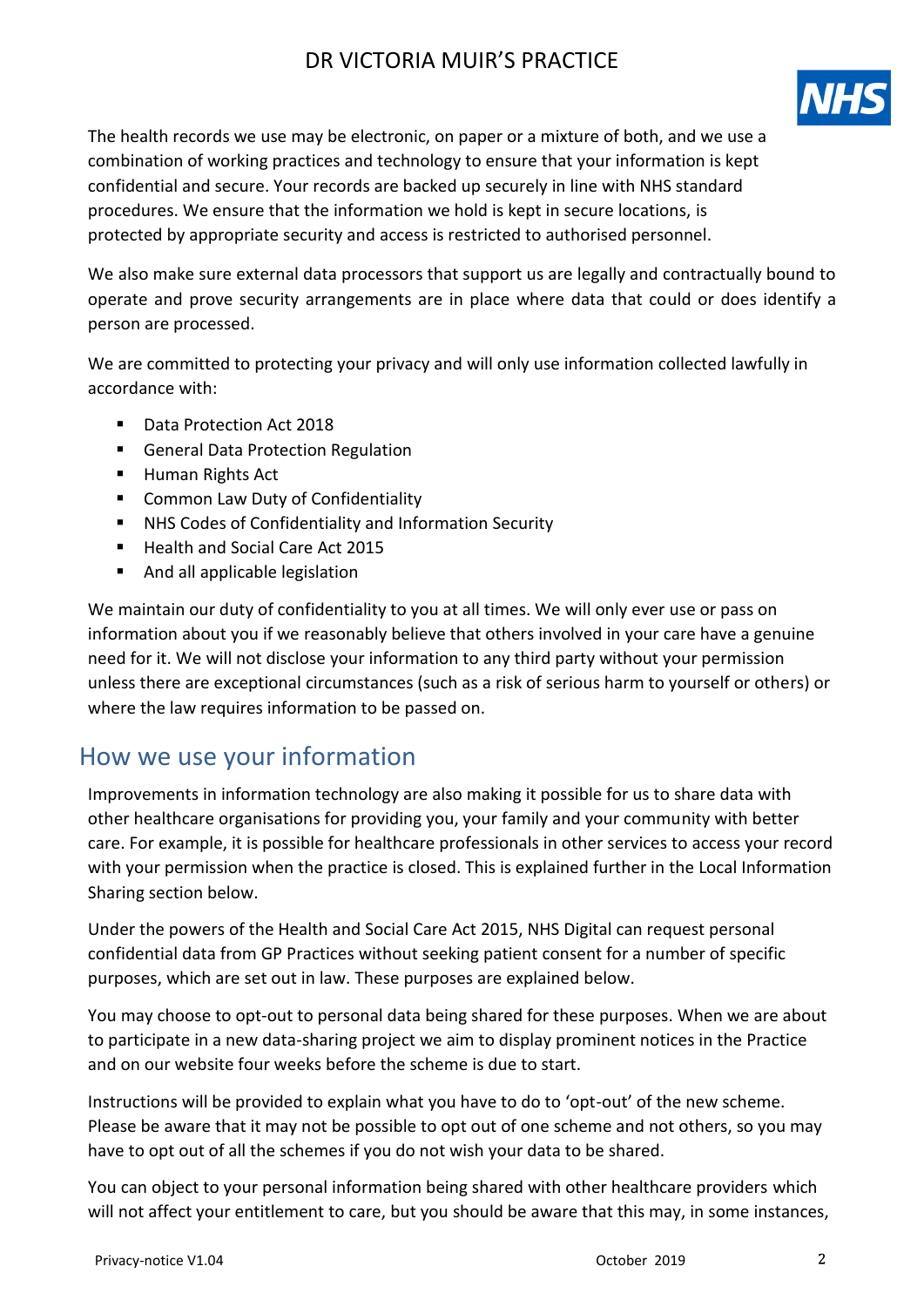

affect your care as important information about your health might not be available to healthcare staff in other organisations. If this limits the treatment that you can receive then the practice staff will explain this to you at the time you object.

To ensure you receive the best possible care, your records are used to facilitate the care you receive. Information held about you may be used to help protect the health of the public and to help us manage the NHS.

#### **Child Health Information**

We wish to make sure that your child has the opportunity to have immunisations and health checks when they are due. We share information about childhood immunisations, the 6-8 week new baby check and breast-feeding status with NHS CLCH health visitors and school nurses, and with NEL Commissioning Support Unit, who provide the Child Health Information Service on behalf of NHS England.

#### **Clinical audit**

Information may be used by the Clinical Commissioning Group for clinical audit to monitor the quality of the service provided to patients with long terms conditions. Some of this information may be held centrally and used for statistical purposes (e.g. the National Diabetes Audit). When this happens, strict measures are taken to ensure that individual patients cannot be identified from the data.

#### **Clinical Research**

Sometimes anonymised data may be used for research purposes – but we will normally ask your permission before releasing any information for this purpose which could be used to identify you.

In some instances, the Confidentially Advisory Group, part of the Health Research Authority may allow for identifiable information to be shared with researchers without consent of individuals. You may however opt-out of this, details of which can be found below under the 'National Data Opt-Out'.

#### **Improving Diabetes Care and long-term condition management**

Information that does not identify individual patients is used to enable focussed discussions to take place at practice-led local diabetes and long term condition management review meetings between health care professionals. This enables the professionals to improve the management and support of these patients.

#### **Individual Funding Request**

An 'Individual Funding Request' is a request made on your behalf, with your consent, by a clinician, for funding of specialised healthcare which falls outside the range of services and treatments that CCG has agreed to commission for the local population. An Individual Funding Request is taken under

consideration when a case can be set out by a patient's clinician that there are exceptional clinical circumstances which make the patient's case different from other patients with the same condition

who are at the same stage of their disease, or when the request is for a treatment that is regarded as new or experimental and where there are no other similar patients who would benefit from this treatment. A detailed response, including the criteria considered in arriving at the decision, will be provided to the patient's clinician.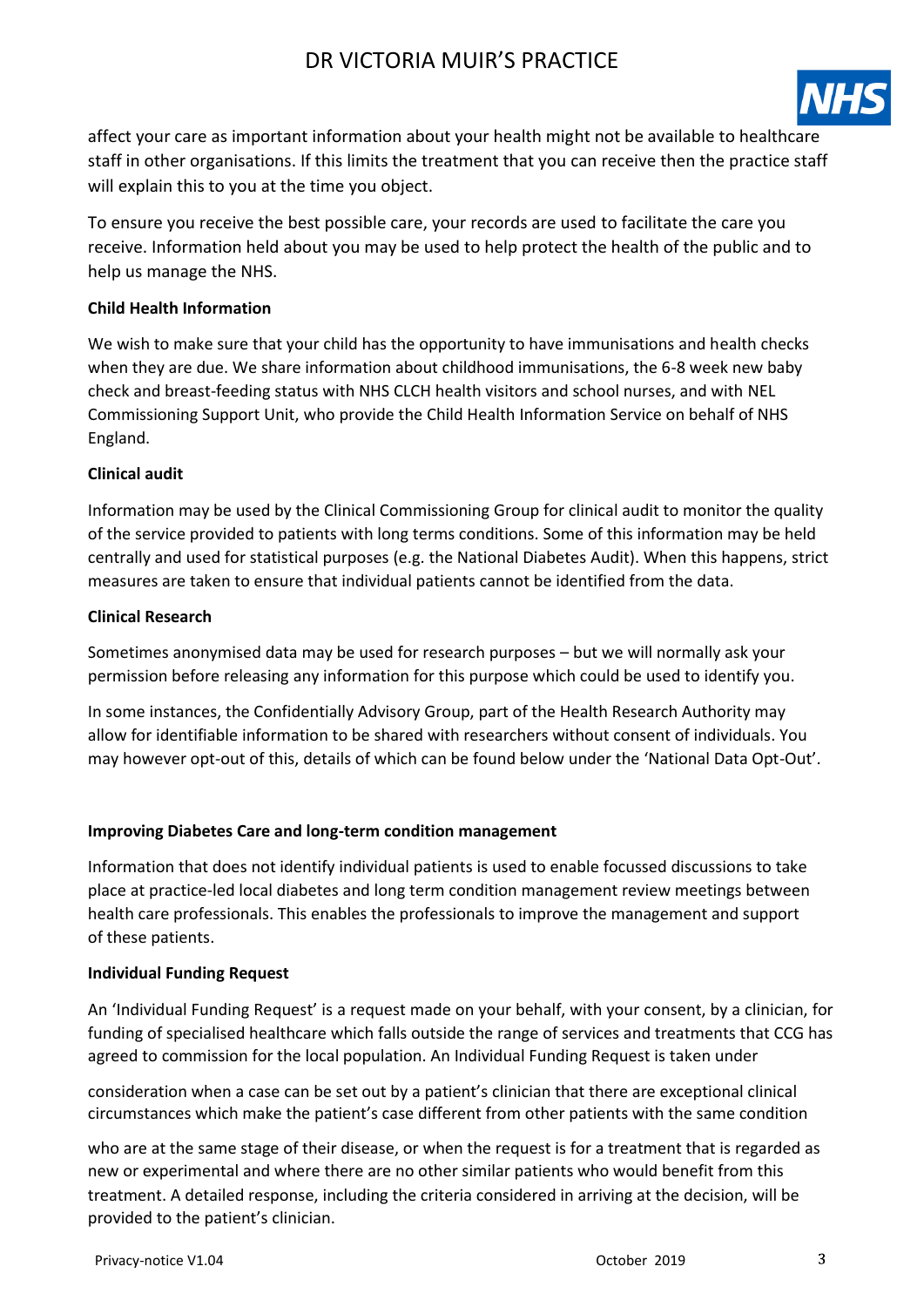

#### **Invoice Validation**

Invoice validation is an important process. It involves using your NHS number to check which Clinical Commissioning Group is responsible for paying for your treatment. Section 251 of the NHS Act 2006 provides a statutory legal basis to process data for invoice validation purposes. We can also use your NHS number to check whether your care has been funded through specialist commissioning, which NHS England will pay for. The process makes sure that the organisations providing your care are paid correctly.

#### **Local Information Sharing**

Your GP electronic patient record is held securely and confidentially on an electronic system managed by your registered GP practice. If you require attention from a local health or care professional outside of your usual practice services, such as in an Evening and Weekend GP HUB services, Emergency Department, Minor Injury Unit or Out Of Hours service, the professionals treating you are better able to give you safe and effective care if some of the information from your GP record is available to them. If those services use a TPP clinical system your full SystmOne medical record will only be shared with your express consent.

Where available, this information can be shared electronically with other local healthcare providers via a secure system designed for this purpose. Depending on the service you are using and your health needs, this may involve the healthcare professional accessing a secure system that enables them to view either parts of your GP electronic patient record (e.g. your Summary Care Record) or a secure system that enables them to view your full GP electronic patient record (e.g. TPP SystmOne medical records or EMIS remote consulting system).

In all cases, your information is only accessed and used by authorised staff who are involved in providing or supporting your direct care. Your permission will be asked before the information is accessed, other than in exceptional circumstances (e.g. emergencies) if the healthcare professional is unable to ask you and this is deemed to be in your best interests (which will then be logged).

If your Practice uses the TPP SystmOne software, you are able to choose whether other health and care providers can access your information to help provide you with care. More information about this, and how to do so, can be found here.





eDSM enhancements\_Patient leaflet.pdf eDSM enhancements\_Patient Quick Start Guide v.1.0.pdf

#### **National Fraud Initiative - Cabinet Office**

The use of data by the Cabinet Office for data matching is carried out with statutory authority under Part 6 of the Local Audit and Accountability Act 2014. It does not require the consent of the individuals concerned under the Data Protection Act 2018. Data matching by the Cabinet Office is subject to a Code of Practice. For further information see:

[https://www.gov.uk/government/publications/code-of-data-matching-practice-for-national-fraud](https://www.gov.uk/government/publications/code-of-data-matching-practice-for-national-fraud-initiative)[initiative](https://www.gov.uk/government/publications/code-of-data-matching-practice-for-national-fraud-initiative)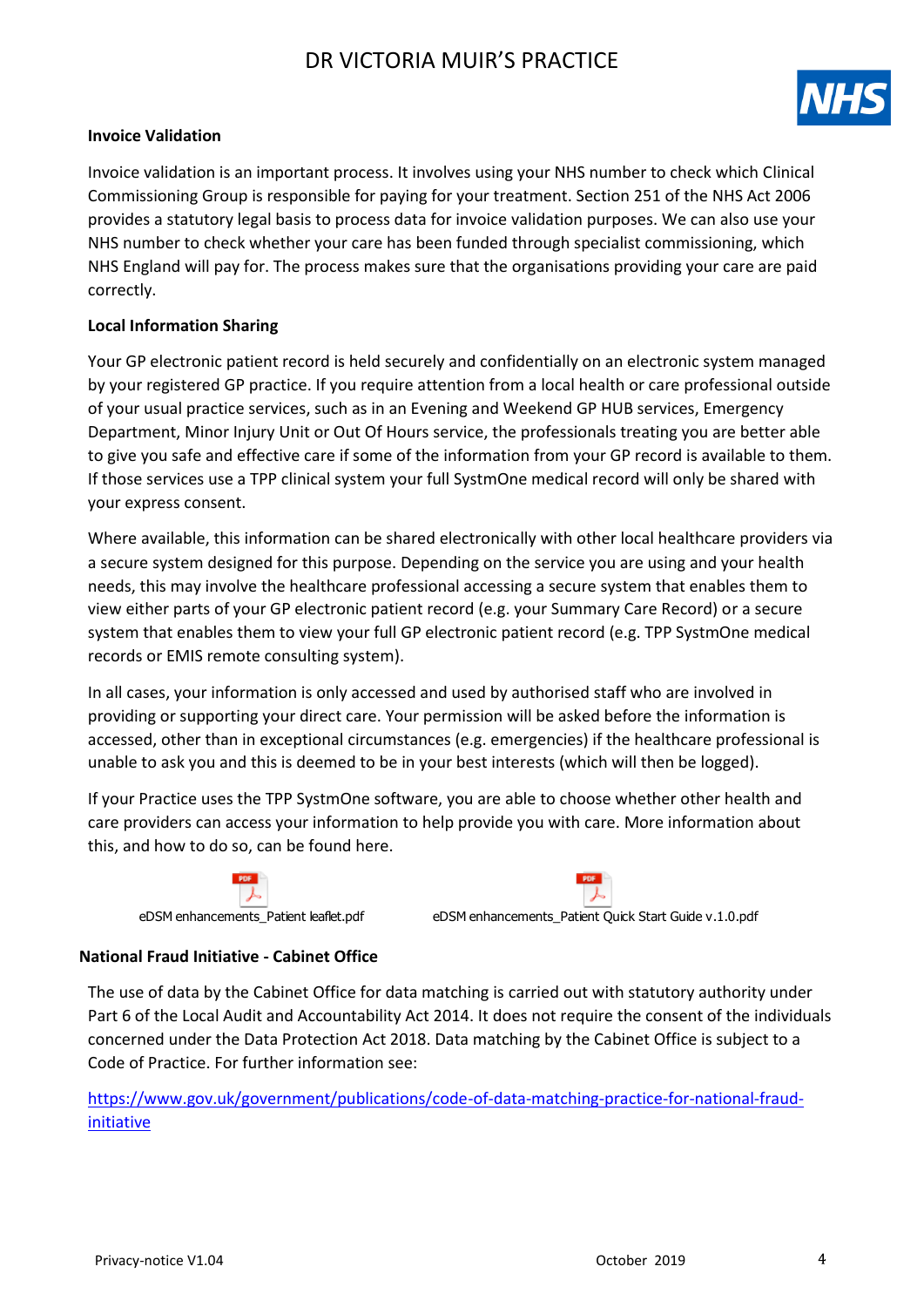

#### **National Registries**

National Registries (such as the Learning Disabilities Register) have statutory permission under Section 251 of the NHS Act 2006, to collect and hold service user identifiable information without the need to seek informed consent from each individual service user.

#### **Risk Stratification**

'Risk stratification for case finding' is a process for identifying and managing patients who have or may be at-risk of health conditions (such as diabetes) or who are most likely to need healthcare services (such as people with frailty). Risk stratification tools used in the NHS help determine a person's risk of suffering a particular condition and enable us to focus on preventing ill health before it develops.

Information about you is collected from a number of sources including NHS Trusts, GP Federations and your GP Practice. A risk score is then arrived at through an analysis of your de-identified information. This can help us identify and offer you additional services to improve your health.

Risk-stratification data may also be used to improve local services and commission new services, where there is an identified need. In this area, risk stratification may be commissioned by the NWL Clinical Commissioning Groups. Section 251 of the NHS Act 2006 provides a statutory legal basis to process data for risk stratification purposes. Further information about risk stratification is available from: [https://www.england.nhs.uk/ourwork/tsd/ig/risk-stratification /](https://www.england.nhs.uk/ourwork/tsd/ig/risk-stratification/)

If you do not wish information about you to be included in any risk stratification programmes, please let us know. We can add a code to your records that will stop your information from being used for this purpose. Please be aware that this may limit the ability of healthcare professionals to identify if you have or are at risk of developing certain serious health conditions.

#### **Safeguarding**

To ensure that adult and children's safeguarding matters are managed appropriately, access to identifiable information will be shared in some limited circumstances where it's legally required for the safety of the individuals concerned.

#### **Summary Care Record (SCR)**

The NHS in England uses a national electronic record called the Summary Care Record (SCR) to support patient care. It contains key information from your GP record. Your SCR provides authorised healthcare staff with faster, secure access to essential information about you in an emergency or when you need unplanned care, where such information would otherwise be unavailable.

Summary Care Records are there to improve the safety and quality of your care. SCR core information comprises your allergies, adverse reactions and medications. An SCR with additional information can also include reason for medication, vaccinations, significant diagnoses / problems, significant procedures, anticipatory care information and end of life care information. Additional information can only be added to your SCR with your agreement.

Please be aware that if you choose to opt-out of SCR, NHS healthcare staff caring for you outside of this surgery may not be aware of your current medications, allergies you suffer from and any bad reactions to medicines you have had, in order to treat you safely in an emergency. Your records will stay as they are now with information being shared by letter, email, fax or phone. If you wish to optout of having an SCR please return a completed opt-out form to the practice.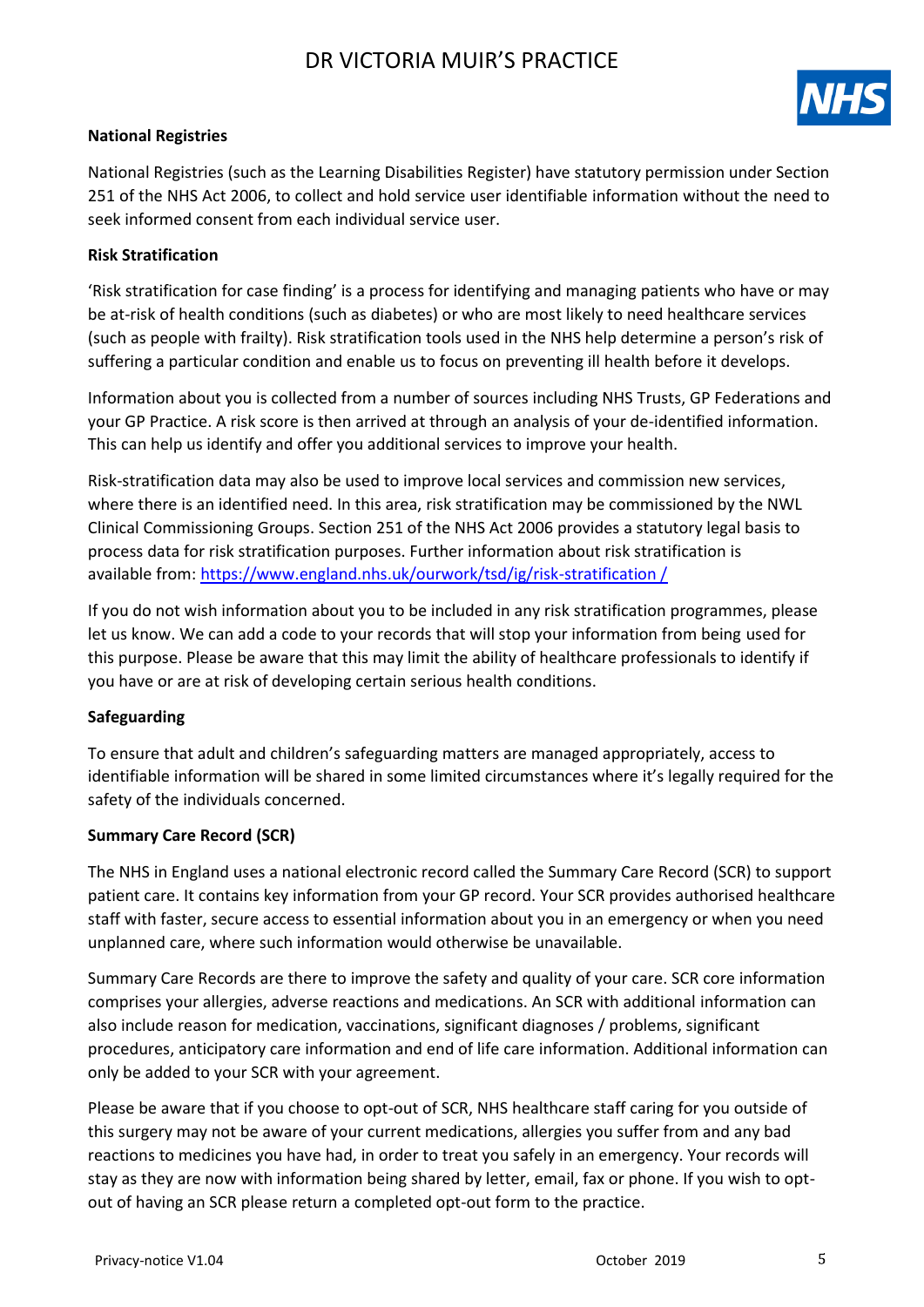

#### **Supporting Medicines Management**

NWL Clinical Commissioning Groups use pharmacist and prescribing advice services to support local GP practices with prescribing queries, which may require identifiable information to be shared. These pharmacists work with your usual GP to provide advice on medicines and prescribing queries, and review prescribing of medicines to ensure that it is appropriate for your needs, safe and costeffective. Where specialist prescribing support is required, the CCG medicines management team may provide relating to obtaining medications on behalf of your GP Practice to support your care.

#### **Supporting Locally Commissioned Services**

CCGs support GP practices by auditing anonymised data to monitor locally commissioned services, measure prevalence and support data quality. The data does not include identifiable information and is used to support patient care and ensure providers are correctly paid for the services they provide.

#### **COVID-19 contingency sharing**.

Primary care staff across each borough will be able to access your full medical record without consent during the COVID-19 pandemic but will only do so when this is necessary to provide you with care. They will be required to use a smartcard which confirms their identity, and which limits their access and actions to those appropriate for their role. They will all have been trained to understand their professional and legal responsibilities in providing you with care".

### Suspected Cancer

Data may be analysed in cases of suspected cancer by [The Royal Marsden NHS Trust,](https://www.royalmarsden.nhs.uk/) [The Royal](http://www.rbht.nhs.uk/)  [Brompton Hospital,](http://www.rbht.nhs.uk/) Imperial [College Healthcare NHS Trust](https://www.imperial.nhs.uk/) , [Chelsea and Westminster Hospital](http://www.chelwest.nhs.uk/)  [NHS Foundation Trust,](http://www.chelwest.nhs.uk/) [London North West Healthcare NHS](https://www.lnwh.nhs.uk/) Trust and [University College London](http://www.uclh.nhs.uk/)  [Hospitals NHS Foundation Trust](http://www.uclh.nhs.uk/) to facilitate the prevention, early diagnosis and management of illness. Measures are taken to ensure the data for analysis does not identify individual patients.

### Data Retention

We manage patient records in line with the Records Management NHS Code of Practice for Health and Social Care which sets the required standards of practice in the management of records for those who work within or under contract to NHS organisations in England, based on current legal requirements and professional best practice.

### Who are our partner organisations?

We may also have to share your information, subject to strict agreements on how it will be used, with the following types of organisations:

- **NHS Trusts**
- Specialist Trusts
- GP Federations
- **Independent Contractors such as dentists, opticians, pharmacists**
- **Private Sector Providers**
- Voluntary Sector Providers
- Ambulance Trusts
- Clinical Commissioning Groups
- Social Care Services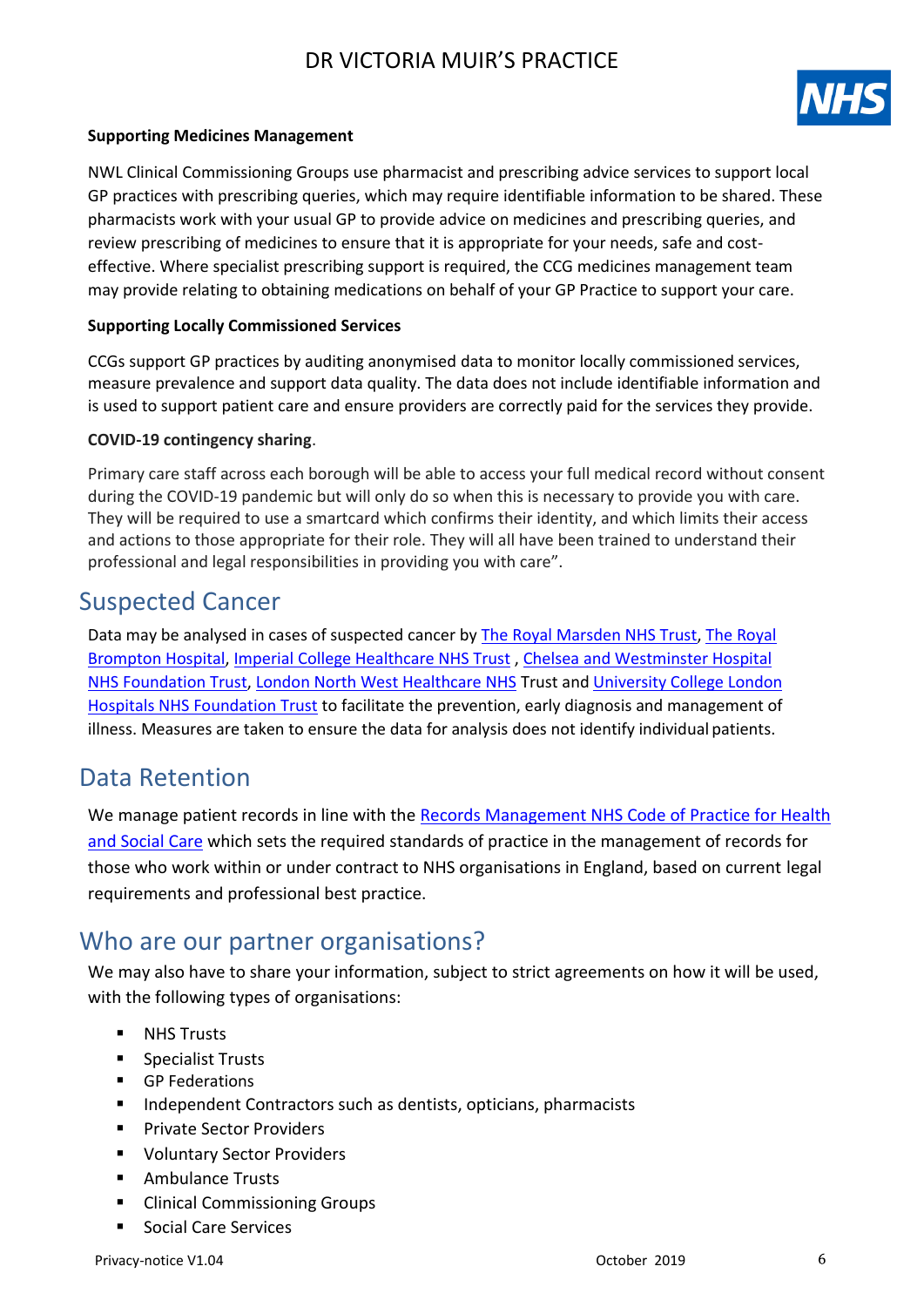

- **Local Authorities**
- **Education Services**
- **Fire and Rescue Services**
- Police
- Other 'data processors'

Specific details of the organisations with whom we share your data can be seen here:

Central London - <http://www.centrallondonccg.nhs.uk/what-we-do/your-patient-record.aspx>

We will never share your information outside of health partner organisations without your consent unless there are exceptional circumstances such as when the health or safety of others is at risk, where the law requires it or to carry out a statutory function. No information will ever be shared where we do not have a lawful basis to do so.

Within the health partner organisations (NHS and Specialist Trusts) and in relation to the above mentioned themes – Risk Stratification, Invoice Validation, Supporting Medicines Management, Summary Care Record –your information to be shared unless you choose to opt-out (see below).

This means you will need to express an explicit wish to not have your information shared with the other organisations; otherwise it will be automatically shared. We are required by law to report certain information to the appropriate authorities. This is only provided after formal permission has been given by a qualified health professional. There are occasions when we must pass on information, such as notification of new births, where we encounter infectious diseases which may endanger the safety of others, such as meningitis or measles (but not HIV/AIDS), and where a formal court order has been issued. Our guiding principle is that we are holding your records in strictest confidence.

# Right to withdraw consent to share personal information (Opt- Out)

If you are happy for your data to be extracted and used for the purposes described in this privacy notice then you do not need to do anything. If you do not want your information to be used for any purpose beyond providing your care you can choose to opt-out. If you wish to do so, please let us know so we can code your record appropriately. We will respect your decision if you do not wish your information to be used for any purpose other than your care but in some circumstances we may still be legally required to disclose your data.

There are two main types of opt-out.

# Type 1 Opt-Out

If you do not want information that identifies you to be shared outside the practice, for purposes beyond your direct care, you can register a 'Type 1 Opt-Out'**.** This prevents your personal confidential information from being used other than in particular circumstances required by law, such as a public health emergency like an outbreak of a pandemic disease. Please talk to a member of staff at your Practice to initiate the type 1 opt-out.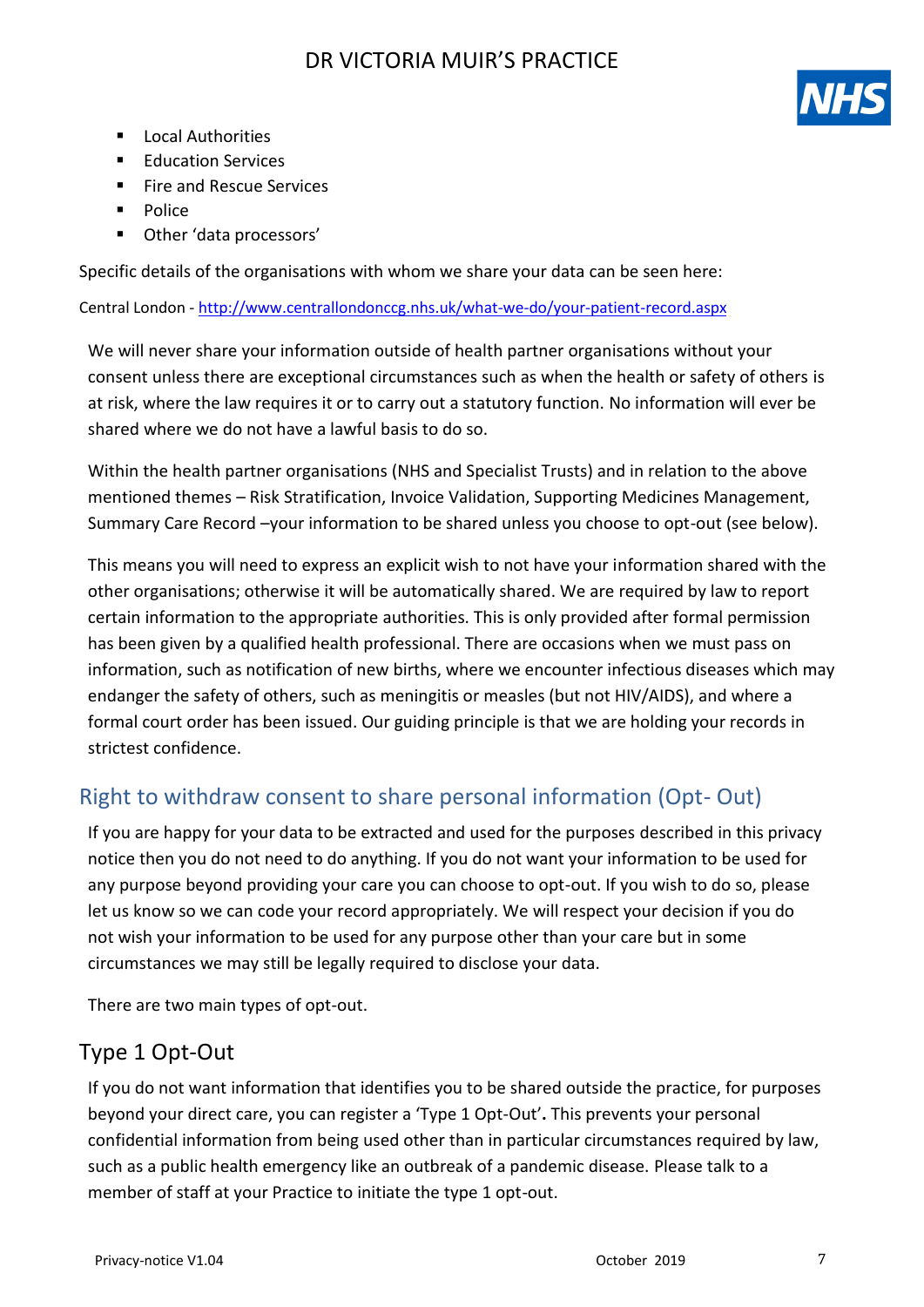

### National Data Opt-Out

NHS Digital have created a new opt-out system named the National Data Opt-Out which allows individuals to opt-out of their information being used for planning and research purposes. From 25 May 2018, NHS Digital has had to apply this opt-out for all their data flows, and from 2020 all health and care organisations will have to ensure the opt-out is respected. Individuals who previously opted out with a 'Type 2' objection will not have to do anything as you will be automatically be opted out.

If you wish to apply the National Opt-Out, please go to NHS Digitals website here <https://www.nhs.uk/your-nhs-data-matters/>

# Access to your information

Under the Data Protection Act 2018 everybody has the right to see, or have a copy, of data we hold that can identify you, with some exceptions. You do not need to give a reason to see your data. If you want to access your data you must make the request in writing or speak to a member of the Practice staff. Under special circumstances, some information may be withheld.

If you wish to have a copy of the information we hold about you, please contact reception

# Change of Details

It is important that you tell the person treating you if any of your details such as your name or address have changed or if any of your details are incorrect in order for this to be amended. Please inform us of any changes so our records for you are accurate and up to date.

# Mobile telephone number

If you provide us with your mobile phone number we may use this to send you reminders about your appointments or other health screening information. Please let us know if you do not wish to receive reminders on your mobile.

# Notification

The Digital Economy 2017 requires organisations to register a notification with the Information Commissioner to describe the purposes for which they process personal data

We are registered as a data controller and our registration can be viewed online in the public register at: [http://ico.org.uk/what\\_we\\_cover/register\\_of\\_data\\_controllers](http://ico.org.uk/what_we_cover/register_of_data_controllers)

Any changes to this notice will be published on our website and in a prominent area at the Practice.

# **Complaints**

If you have concerns or are unhappy about any of our services, please contact the Practice Manager, Serena Ledger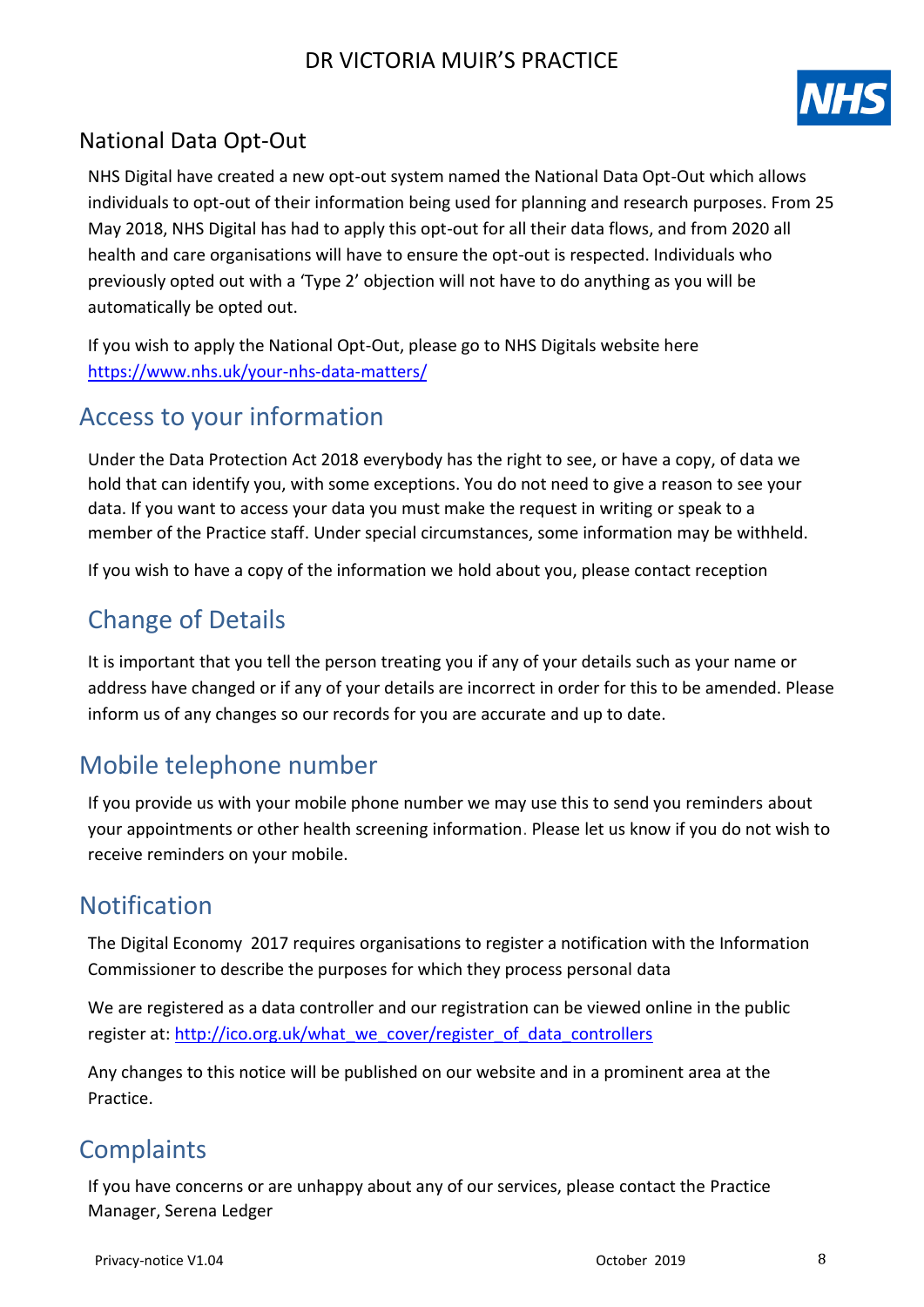

For independent advice about data protection, privacy and data-sharing issues, you can contact:

The Information Commissioner Wycliffe House Water Lane Wilmslow Cheshire SK9 5AF

Phone: 0303 123 1113

Website: [www.ico.orguk](http://www.ico.orguk/)

# Information we are required to provide you

| Data Controller contact<br>details                                                  | <b>Dr Victoria Muir</b><br>Dr Victoria Muir's Practice<br><b>Belgrave Medical Centre</b><br>13 Pimlico Road<br>London<br>SW1W 8NA<br>Tel: 020 7730 7030                                                                                                                                           |
|-------------------------------------------------------------------------------------|---------------------------------------------------------------------------------------------------------------------------------------------------------------------------------------------------------------------------------------------------------------------------------------------------|
|                                                                                     |                                                                                                                                                                                                                                                                                                   |
| <b>Data Protection Officer</b><br>contact details                                   | Dr. Ernest Norman-Williams <nwl.infogovernance@nhs.net></nwl.infogovernance@nhs.net>                                                                                                                                                                                                              |
| Purpose of the processing<br>for the provision of your                              | To give direct health or social care to individual patients.                                                                                                                                                                                                                                      |
| healthcare                                                                          | For example, when a patient agrees to a referral for direct care, such as to a<br>$\bullet$<br>hospital, relevant information about the patient will be shared with the other<br>healthcare staff to enable them to give appropriate advice, investigations,<br>treatments and/or care.           |
|                                                                                     | To check and review the quality of care. (This is called audit and clinical<br>governance).                                                                                                                                                                                                       |
| Lawful basis for<br>processing                                                      | These purposes are supported under the following sections of the GDPR:                                                                                                                                                                                                                            |
| for the provision of your<br>healthcare                                             | Article $6(1)(e)$ ' necessary for the performance of a task carried out in the public<br>interest or in the exercise of official authority'; and                                                                                                                                                  |
|                                                                                     | Article 9(2)(h) 'necessary for the purposes of preventative or occupational<br>medicine for the assessment of the working capacity of the employee, medical<br>diagnosis, the provision of health or social care or treatment or the management<br>of health or social care systems and services" |
|                                                                                     | Healthcare staff will also respect and comply with their obligations under the common law<br>duty of confidence.                                                                                                                                                                                  |
| Purpose of the processing<br>for medical research and<br>to measure quality of care | Medical research and to check the quality of care which is given to patients (this is<br>called national clinical audit).                                                                                                                                                                         |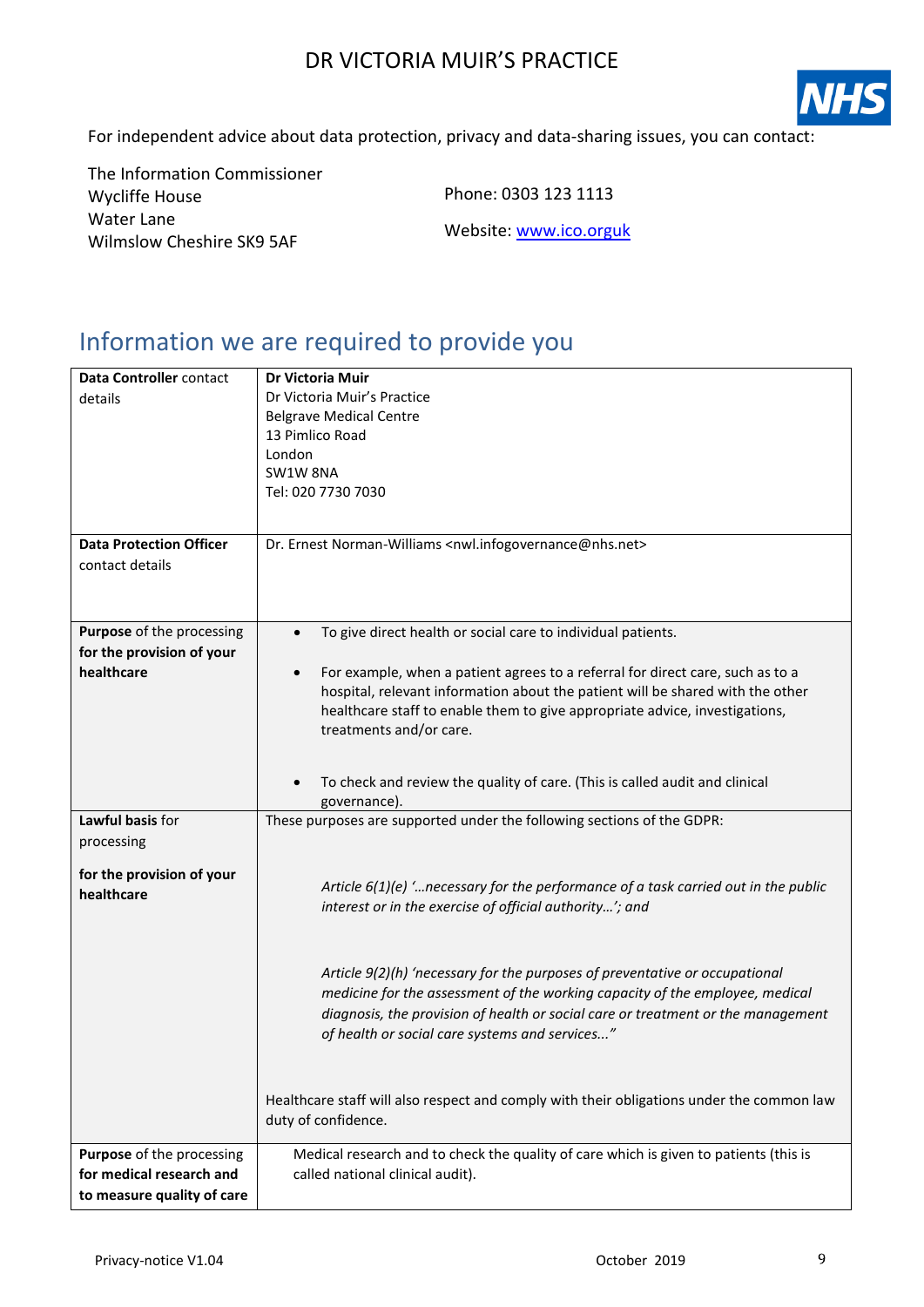|--|

| Lawful basis for                                    | The following sections of the GDPR mean that we can use medical records for research and                                                                                                                                                                                                                                                                                                                                       |
|-----------------------------------------------------|--------------------------------------------------------------------------------------------------------------------------------------------------------------------------------------------------------------------------------------------------------------------------------------------------------------------------------------------------------------------------------------------------------------------------------|
| processing for medical                              | to check the quality of care (national clinical audits)                                                                                                                                                                                                                                                                                                                                                                        |
| research and to measure                             |                                                                                                                                                                                                                                                                                                                                                                                                                                |
| the quality of care                                 |                                                                                                                                                                                                                                                                                                                                                                                                                                |
|                                                     | Article $6(1)(e)$ – 'processing is necessary for the performance of a task carried out in the<br>public interest or in the exercise of official authority vested in the controller'.                                                                                                                                                                                                                                           |
|                                                     | For medical research: there are two possible conditions.                                                                                                                                                                                                                                                                                                                                                                       |
|                                                     | Either:                                                                                                                                                                                                                                                                                                                                                                                                                        |
|                                                     | Article $9(2)(a)$ – 'the data subject has given explicit consent'                                                                                                                                                                                                                                                                                                                                                              |
|                                                     | Or:                                                                                                                                                                                                                                                                                                                                                                                                                            |
|                                                     | Article 9(2)(j) - 'processing is necessary for scientific or historical research purposes or<br>statistical purposes in accordance with Article 89(1) based on Union or Member States law<br>which shall be proportionate to the aim pursued, respect the essence of the right to data<br>protection and provide for suitable and specific measures to safeguard the fundamental<br>rights and interests of the data subject'. |
|                                                     | To check the quality of care (clinical audit):                                                                                                                                                                                                                                                                                                                                                                                 |
|                                                     | Article $9(2)(h)$ – 'processing is necessary for the purpose of preventativemedicinethe                                                                                                                                                                                                                                                                                                                                        |
|                                                     | provision of health or social care or treatment or the management of health or social care<br>systems and services'                                                                                                                                                                                                                                                                                                            |
|                                                     |                                                                                                                                                                                                                                                                                                                                                                                                                                |
| Purpose of the processing                           | Compliance with legal obligations or court order.                                                                                                                                                                                                                                                                                                                                                                              |
| to meet legal                                       |                                                                                                                                                                                                                                                                                                                                                                                                                                |
| requirements                                        |                                                                                                                                                                                                                                                                                                                                                                                                                                |
|                                                     |                                                                                                                                                                                                                                                                                                                                                                                                                                |
| Lawful basis for                                    | These purposes are supported under the following sections of the GDPR:                                                                                                                                                                                                                                                                                                                                                         |
| processing to meet legal                            |                                                                                                                                                                                                                                                                                                                                                                                                                                |
| requirements                                        |                                                                                                                                                                                                                                                                                                                                                                                                                                |
|                                                     | Article $6(1)(c)$ – 'processing is necessary for compliance with a legal obligation to which the<br>controller is subject'                                                                                                                                                                                                                                                                                                     |
|                                                     | Article $9(2)(g)$ – 'processing is necessary for reasons of substantial public interest, on the<br>basis of Union or Member State law which shall be proportionate to the aim pursued,<br>respect the essence of the right to data protection and provide for suitable and specific<br>measures to safeguard the fundamental rights and the interests of the data subject;                                                     |
|                                                     | Schedule 1 part 2 of the Data Protection Act 2018 lists the substantial public interest<br>conditions, of which paragraph 2 states data can be processed when the purpose is for the<br>exercise of function conferred on a person by enactment or rule of law.                                                                                                                                                                |
| Purpose of the processing<br>for National screening | The NHS provides several national health screening programmes to detect<br>$\bullet$<br>diseases or conditions early such as cervical and breast cancer, aortic aneurysm<br>and diabetes.                                                                                                                                                                                                                                      |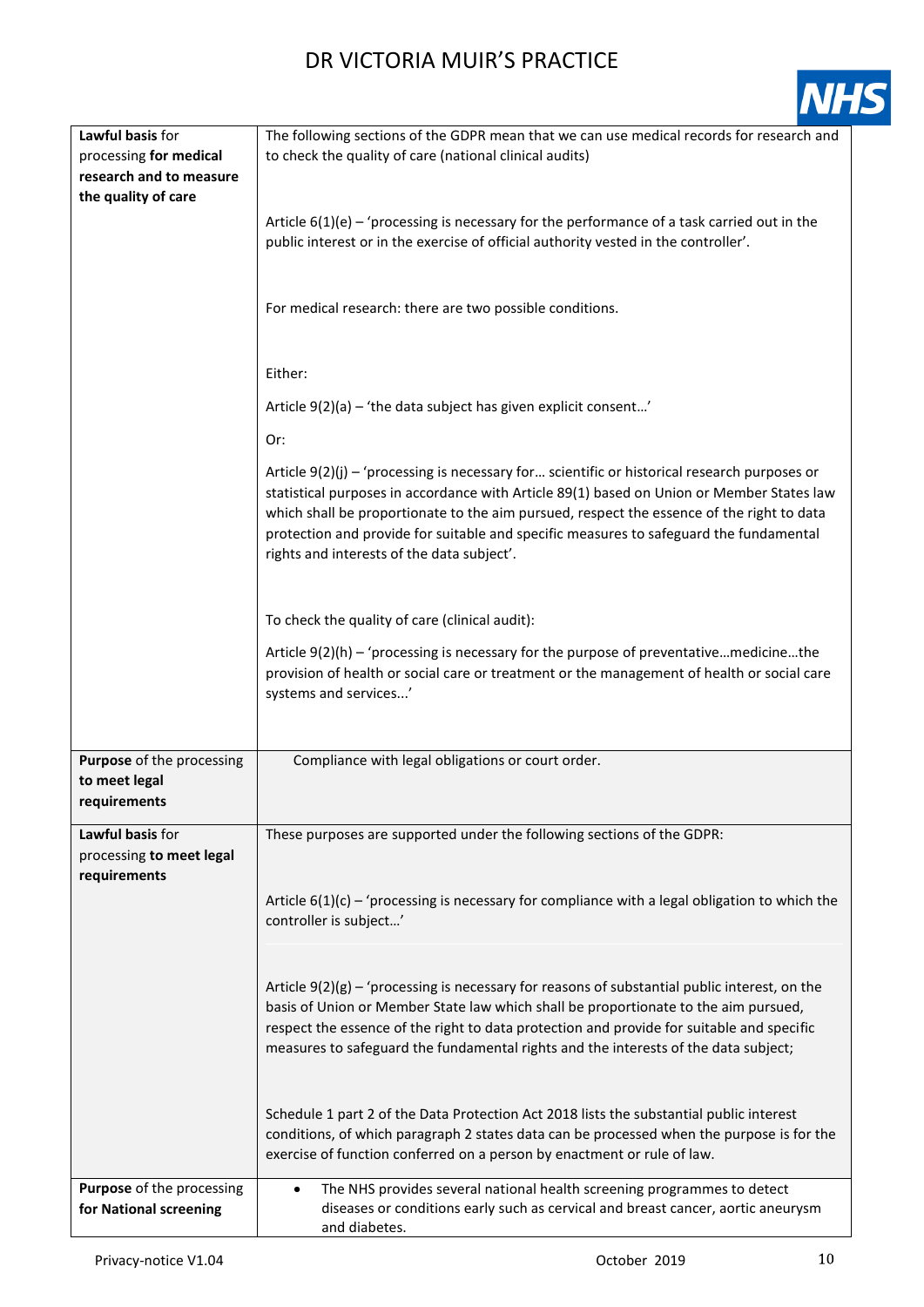

| programmes                 |                                                                                                                                                                                          |
|----------------------------|------------------------------------------------------------------------------------------------------------------------------------------------------------------------------------------|
|                            | The information is shared so that the correct people are invited for screening. This<br>$\bullet$<br>means those who are most at risk can be offered treatment.                          |
| Lawful basis for           | The following sections of the GDPR allow us to contact patients for screening.                                                                                                           |
| processing                 |                                                                                                                                                                                          |
| for National screening     |                                                                                                                                                                                          |
| programmes                 | Article $6(1)(e)$ – 'processing is necessaryin the exercise of official authority vested in the                                                                                          |
|                            | controller"                                                                                                                                                                              |
|                            |                                                                                                                                                                                          |
|                            |                                                                                                                                                                                          |
|                            | Article $9(2)(h)$ – 'processing is necessary for the purpose of preventativemedicinethe                                                                                                  |
|                            | provision of health or social care or treatment or the management of health or social care                                                                                               |
|                            | systems and services'                                                                                                                                                                    |
| Lawful basis for           | The following sections of GDPR allow us to process staff data in an employment capacity                                                                                                  |
| processing for             |                                                                                                                                                                                          |
| employment purposes        |                                                                                                                                                                                          |
|                            | Article $6(1)(b)$ – 'processing is necessary for compliance with a legal obligation'                                                                                                     |
|                            |                                                                                                                                                                                          |
|                            |                                                                                                                                                                                          |
|                            | Article $9(2)(b)$ – 'processing is necessary for the purposes of carrying out the obligations<br>and exercising specific rights of the controller or of the data subject in the field of |
|                            | employment  law in so far as it is authorised by Union or Member State law or a collective                                                                                               |
|                            | agreement pursuant to Member State law providing for appropriate safeguards for the                                                                                                      |
|                            | fundamental rights and the interests of the data subject;'                                                                                                                               |
| <b>Rights to object</b>    | You have the right to object to information being shared between those who are<br>$\bullet$                                                                                              |
|                            | providing you with direct care.                                                                                                                                                          |
|                            | This will not affect your entitlement to care, but this may affect the care you<br>$\bullet$                                                                                             |
|                            | receive - please speak to the practice.                                                                                                                                                  |
|                            | Any objection will be reviewed by the Practice and a decision taken on whether to<br>٠                                                                                                   |
|                            | uphold the request. The right to object is not an absolute right.<br>In appropriate circumstances it is a legal and professional requirement to share                                    |
|                            | information for safeguarding reasons. This is to protect people from harm.                                                                                                               |
|                            | The information will be shared with the local safeguarding service in the borough                                                                                                        |
|                            | in which you live.                                                                                                                                                                       |
|                            |                                                                                                                                                                                          |
| <b>Right to access and</b> | You have the right to access your medical record and have any errors or mistakes<br>$\bullet$                                                                                            |
| correct                    | corrected. Please speak to a member of staff if you would like to make a request                                                                                                         |
|                            | You have the right to request rectification of your record if you believe<br>$\bullet$                                                                                                   |
|                            | information contained within it is wrong. Information will only be deleted in very                                                                                                       |
|                            | exceptional circumstances. In most instances the original information will be<br>retained on the record noting the rectified information.                                                |
|                            |                                                                                                                                                                                          |
| <b>Retention period</b>    | GP medical records will be kept in line with the law and national guidance. Information on                                                                                               |
|                            | how long records are kept can be found at: https://digital.nhs.uk/article/1202/Records-                                                                                                  |
|                            | Management-Code-of-Practice-for-Health-and-Social-Care-2016                                                                                                                              |
|                            | or speak to the practice.                                                                                                                                                                |
|                            |                                                                                                                                                                                          |
|                            |                                                                                                                                                                                          |
| <b>Right to complain</b>   | You have the right to complain to the Information Commissioner's Office. You may follow                                                                                                  |
|                            | this link https://ico.org.uk/global/contact-us/ or call the helpline 0303 123 1113                                                                                                       |